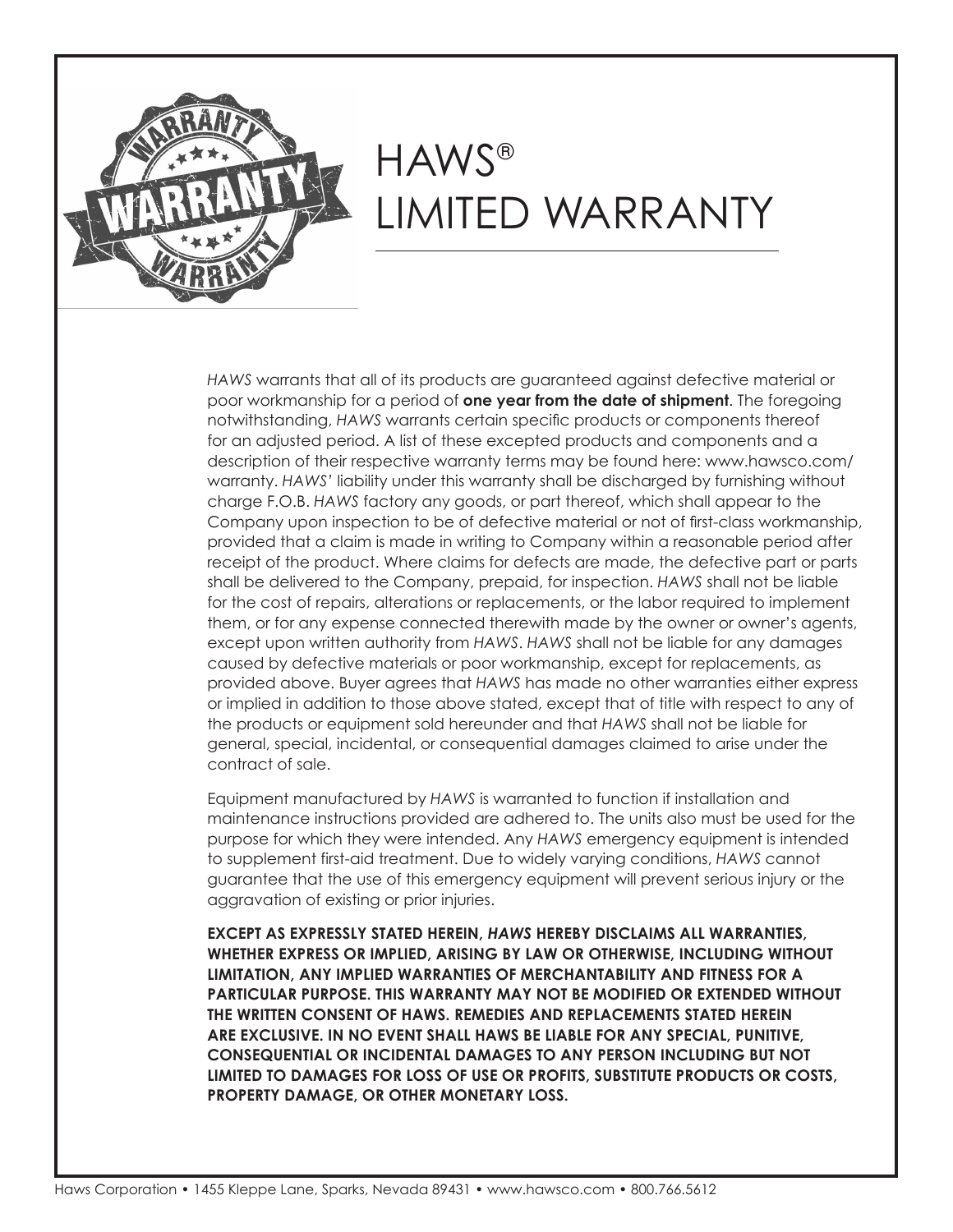### **STANDARD LIMITED WARRANTY EXCEPTIONS**

The terms contained in *HAWS'* standard limited warranty (found here: www.hawsco. com/warranty) shall apply in their entirety to the models and components listed herein, with the exceptions specified below.

### **2000, 2000S, 2000SN, 2000SM, 2000SMS, 2000SMS, 2010, & 2010SM Bottle Fillers:**

*HAWS* warrants these products against defective materials or poor workmanship for a period of **three years from the date of shipment.**

#### **9201E, 9201EFE, 9201EW, 9201H, 9202E, TWBS.EW, TWBS.EWE, TWBS.HF, & TWBS.SHE Thermostatic Mixing Valves:**

*HAWS* warrants these products against defective materials or poor workmanship for a period of **three years from the date of shipment.**

### **9321, 9326, 9327 & TWBS.EW.H Instantaneous Heaters:**

Subject to the terms and conditions set forth in this limited warranty, each *HAWS* Tankless Water Heater is warranted to the original owner ("Owner") against (i) mechanical or electrical failure of any component solely due to defects in materials or Manufacturer's workmanship for a period of **one year from the date of original purchase** and (ii) leaks solely due to defects in materials or Manufacturer's workmanship for the later of  $(x)$  five years from the date of original purchase or  $(y)$ the date of Owner's occupancy of a new dwelling in which the *HAWS* Tankless Water Heater is installed. However, if Owner cannot document the original date of purchase with the original sales receipt, then the limited warranty period begins on the date the *HAWS* Tankless Water Heater was manufactured. As Owner's sole and exclusive remedy, Manufacturer shall, at Manufacturer's sole election, either repair or replace the *HAWS* Tankless Water Heater or the defective portion of such product. Manufacturer is not liable for any costs incurred by Owner, including, without limitation, the cost of any labor. Manufacturer's maximum liability is limited to the value of the water heater. This limited warranty shall be governed by the laws of the United States.

#### **Exclusions of Coverage from this Limited Warranty:**

- 1. Manufacturer is not liable for any water damage or other damages arising, directly or indirectly, from any defect in the *HAWS* Tankless Water Heater component part(s) or from its use.
- 2. Manufacturer is not liable under this limited warranty or otherwise if:
	- a. The water heater or any of its component parts have been subject to misuse, alteration, neglect or accident; or
	- b. The water heater has not been installed in accordance with the applicable local plumbing and/or building code(s) and/or regulation(s);or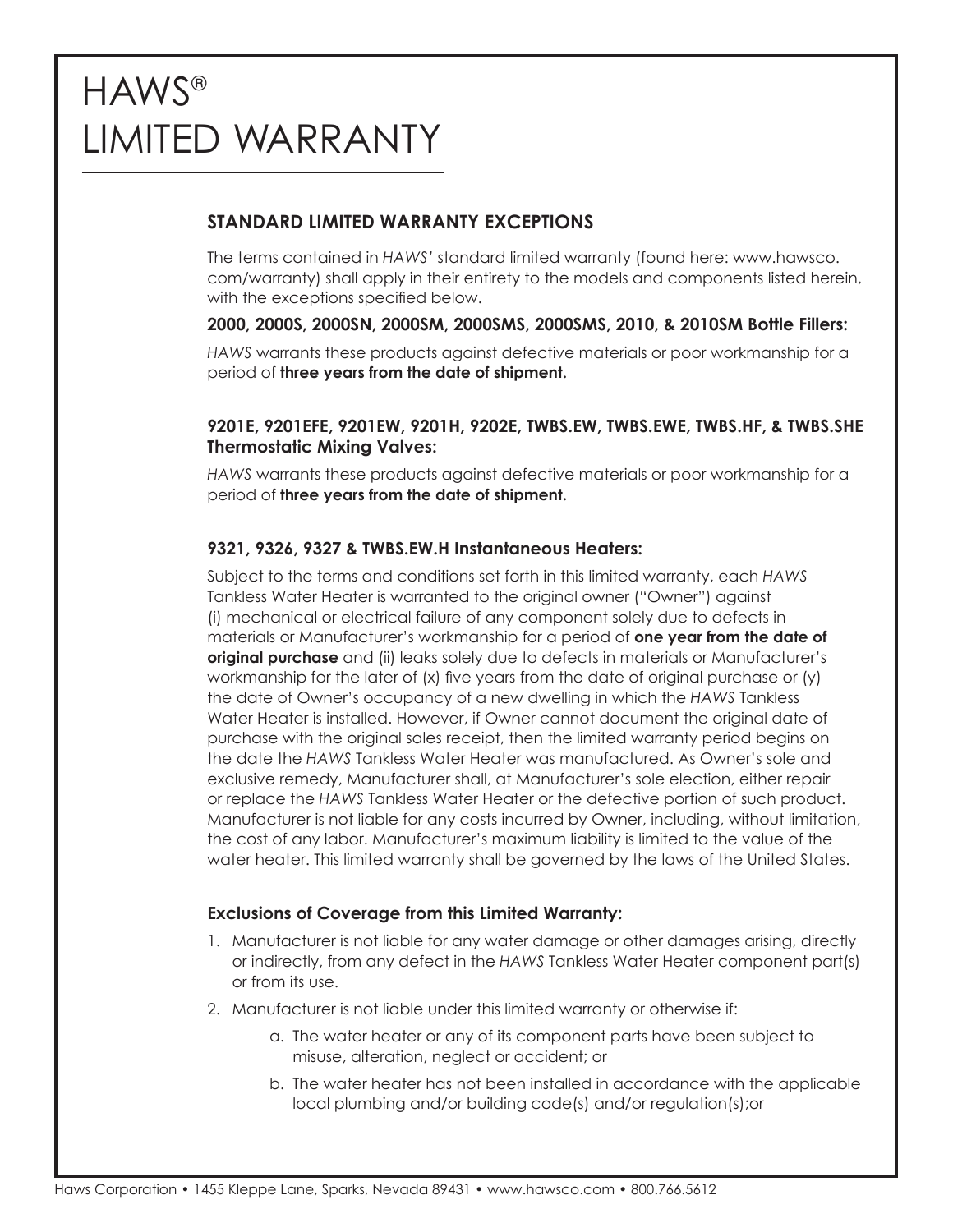### **Exclusions of Coverage from this Limited Warranty** *(continued)*

- c. The water heater has not been installed or maintained in accordance with Manufacturer's printed instructions, or installed with improper orientation, improper fastening, improper use of pipe dope/plumbers putty or with the use of any non Manufacturer approved sealant; or
- d. The water heater has not been continuously supplied with potable water or the water's inlet temperature is above Manufacturer's recommended maximum temperature; or
- e. The water heater experiences any water pressure or flow interruptions, normal inlet water pressure is outside of the published specification for the heater; is exposed to any condition that causes the heater to turn on before the air is purged from the heater also known as dry fire; or
- f. The water heater has been exposed to conditions resulting from floods, earthquakes, winds, fire, freezing, lightning, or circumstances beyond the Manufacturer's control; or
- g. The water heater has been removed from its original installation location; or
- h. The water heater has been used for other than the intended purpose.

3. Owner, and not Manufacturer or its agent/representative, is liable for and shall pay for all field charges for labor or other expenses incurred in the removal and/or repair of the water heater or any expense incurred by Owner in order to repair the water heater.

Subject to the terms and conditions set forth in this limited warranty, if the *HAWS* Tankless Water Heater fails or leaks because of defects in materials or Manufacturer's workmanship during the applicable warranty period set forth above, Owner should contact Manufacturer for a Returned Merchandise Authorization (RMA). No returns will be accepted by Manufacturer without an RMA number and Manufacturer assumes no responsibility for a water heater returned without an RMA number. Water heaters should be wrapped and packaged securely to avoid shipping damage. All shipments of parts from the Manufacturer to the Owner to replace defective components shall be made via normal ground transportation. If expedited shipment is required, it will be provided at Owner's additional cost.

#### **9400 & 9400LPS Steam Heaters:**

*HAWS* warrants these products against defective materials or poor workmanship for a period of **two years from the date of shipment.**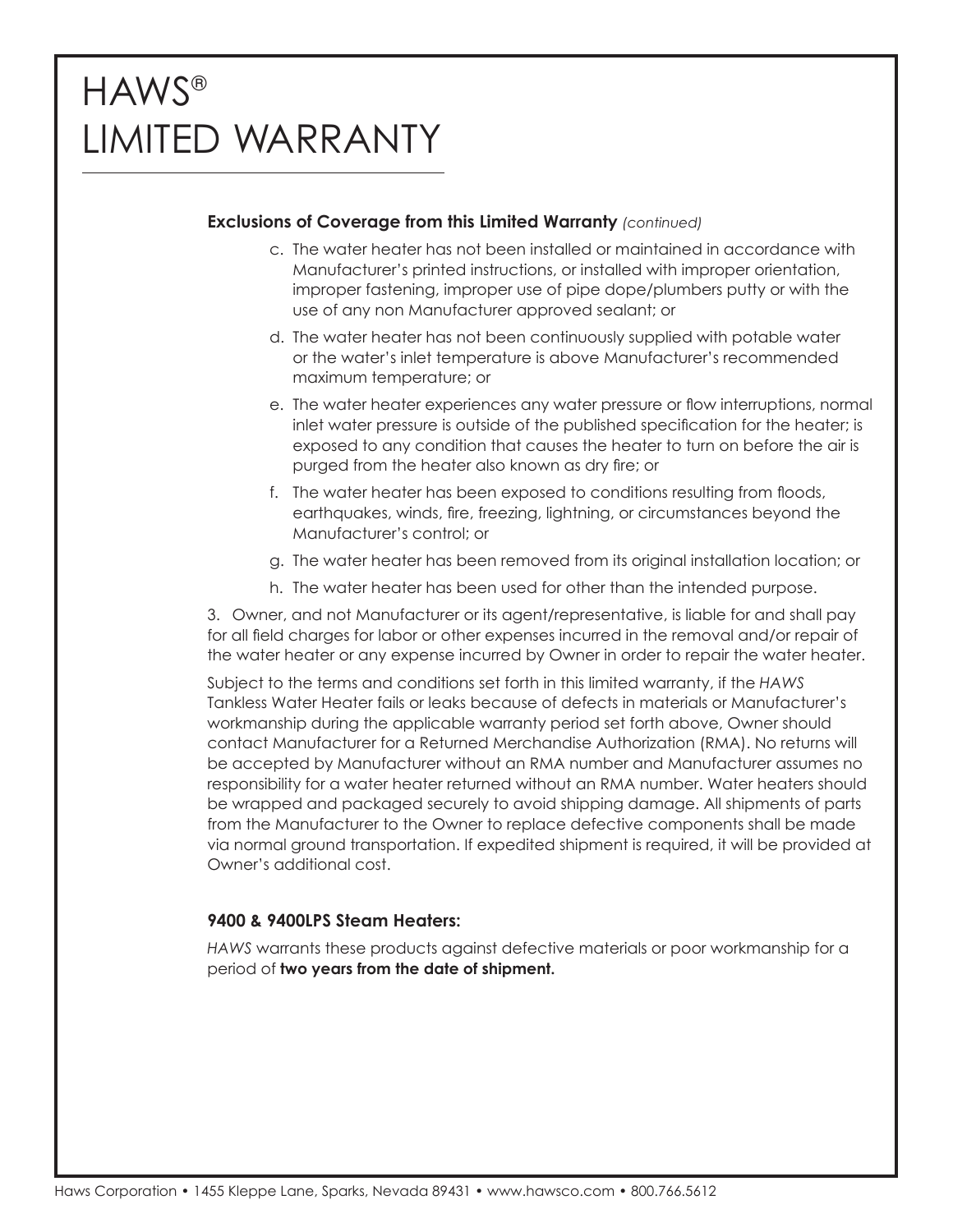**HCR8 & HCR8.50 Remote Chillers, and 1201S, 1201SF, 1201SFH, 1202S, 1202SF, 1202SFH, 1210S, 1210SF, 1211S, 1211SF, 1211SH, 1211SFH, 1212S, 1212SF, 1212SH, & 1212SFH Electric Water Coolers:**

**1. TIME BASED WARRANTY FOR AUTHORIZED RESELLERS AND INITIAL PURCHASERS.** *Haws* Corporation (**"Haws"**) warrants that every cooler and bottle filling station will be free from material defects in materials and workmanship under normal use for one (1) year from the date of installation or if earlier, eighteen (18) months from date of shipment from *Haws'* factory. *Haws* warrants that the compressor and hermetically-sealed refrigeration system, which includes cooling coils and tank assembly, insofar as either is part of the hermetically-sealed refrigeration system, will be free from material defects in materials and workmanship under normal use for an additional four (4) years from the end of the initial time period described in the first sentence of this paragraph. (This warranty for years 2 through 5 is pro-rated for the remaining replacement value based on the portion of the warranty period expired). The warranties set forth in this paragraph are collectively referred to herein as the **"Limited Warranty."** This Limited Warranty applies only to coolers and bottle filling stations purchased by (i) authorized resellers of *Haws'* products, and (ii) the initial purchaser (first owner) who purchases the product other than for resale.

**2. WARRANTY VOID.** The products must be installed and operated in accordance with *Haws'* written instructions included with each unit, or the Limited Warranty will be null and void. The products are designed to operate on 30 - 90 psi (207 – 620 kPa) flowing inlet pressure. Depending on water temperature and flowing inlet pressure for bi-level water coolers, ADA-compliant bubbler stream heights are not guaranteed when both bubblers are activated simultaneously. Where products are found by *Haws* to have been subjected to negligence, recklessness, accident, alteration, abuse, carelessness, misuse, misapplications, corrosive type atmospheres, unsuitable environments, faulty installation, or abnormal use, this Limited Warranty will be null and void.

**3. RESPONSIBILITIES.** The owner is responsible for any repairs or maintenance not covered by this Limited Warranty, including service for issues that not warrantied hereunder. The owner must deliver written notice to *Haws* of any imperfections at the time of installation without delay. *Haws'* obligations under this Limited Warranty are limited to labor and parts to repair or replace any part which is expressly covered by this Limited Warranty at its factory repair department, when the product is in the United States or Canada. The Limited Warranty applicable to any replacement unit shall not extend beyond the warranty period of the original unit (e.g., if a replacement cooler is installed 8 months after installation of the original cooler, the replacement cooler will be warrantied for 4 months from installation). *Haws'* duty also includes costs of outbound freight (but not express freight) of the part or parts from the factory repair department, but only if the part or parts, and the purported defect or defects, are covered by this Limited Warranty, in *Haws'* sole discretion. When the product is located outside the United States and Canada, *Haws'* obligation under this Limited Warranty includes only providing a replacement for any part expressly covered by this Limited Warranty which is found to be defective by *Haws* or its agent but does not include any obligation to provide labor or to pay labor costs incurred in connection with the replacement. *Haws'* duties also include cost of outbound freight (but not express freight) of the part or parts from the factory repair department to (but not beyond) the port in the United States from which